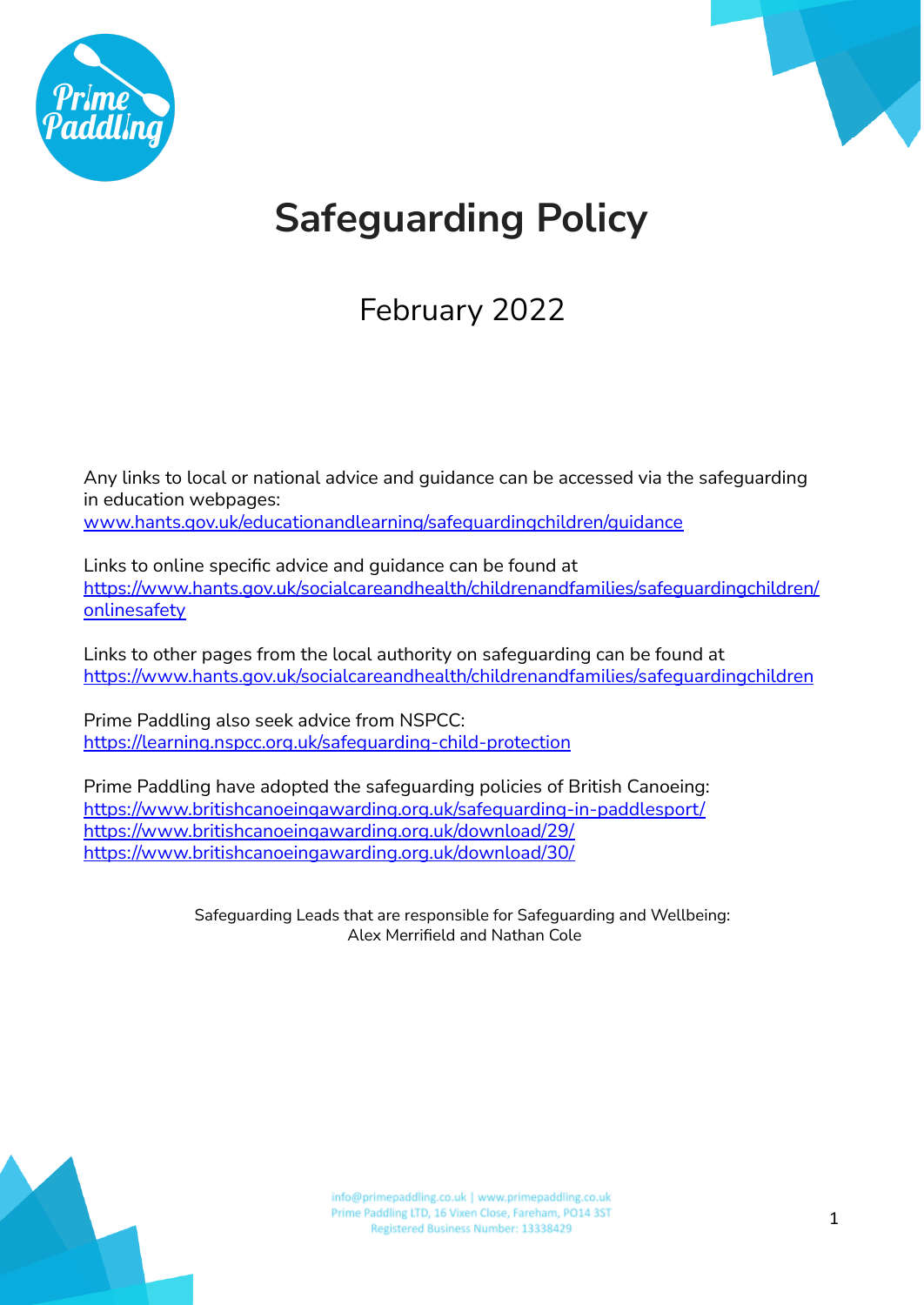



# **Policy Statement**

Safeguarding determines the actions that Prime Paddling takes to keep children safe and protect them from harm in all aspects of their life. As a team we are committed to safeguarding and promoting the welfare of all our participants and paddlers.

The actions that Prime Paddling and its coaches take to prevent harm; to promote wellbeing; to create safe environments; to educate on rights, respect, and responsibilities; to respond to specific issues, vulnerabilities, and allegations.

## **Aims**

- The aim of this policy is to safeguard all participants and other persons within the duty of care of Prime Paddling and when they are on our site.
- To provide clients with the information required to show that Prime Paddling is fully compliant with safeguarding procedures.

## **Principles and Values**

Prime Paddling is committed to ensuring the highest possible standard of safeguarding. The personal safety and wellbeing of each participant using Prime Paddling is paramount.

Prime Paddling aims to ensure that all lessons are carried out in a safe environment Safeguarding processes are intended to put in place measures that minimise harm to children and adults and risk.

This policy aims to ensure that all persons using the Prime Paddling services can do so safely within child safeguarding standards and UK law.

Prime Paddling is familiar and works in line with Keeping Children Safe in Education 2020/2021.

#### **Safeguarding policy including child protection measures**

- All Prime Paddling Full Time employees as a minimum will complete safeguarding training, refreshed at least every two years. This enables them to recognise signs of potential abuse and neglect. All staff will be alert to the basic signs of abuse, be that physical, sexual, emotional or neglect. They will know the Prime Paddling processes and to whom they should refer concerns or suspicions to.
- All seasonal staff are subject to safeguarding training. Regular providers will be instructed to complete approved online training and receive face to face walk throughs of Prime Paddling's processes.

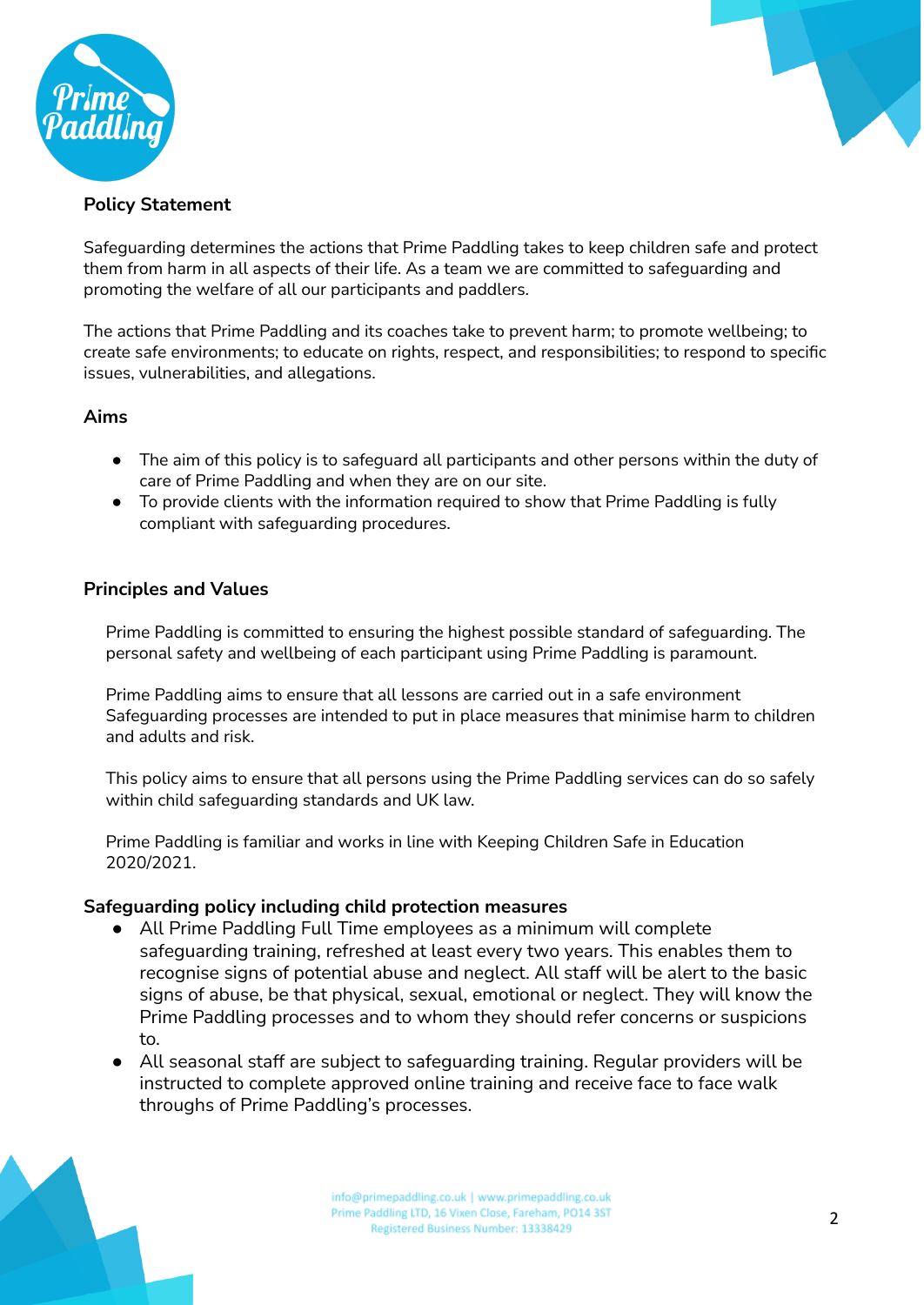



● All seasonal staff who hold a British Canoeing qualification will be checked through the delivery partner portal which collates safeguarding and first aid qualifications. Anybody not meeting the requirements will not be used.

#### **Best Practice**

Best practice refers to the actions of staff whilst working with or near children and it also refers to the manner in which they communicate with young people. Prime Paddling staff and external coaches will:

- Treat participants fairly and without prejudice or discrimination.
- Always ensure language is appropriate and not offensive or discriminatory.
- Ensure any contact with the participant is appropriate to the role as a coach and confined to the relevant lesson session.
- Be responsible for the selection of the coach and make any reasonable checks to ensure the coach is suitable for the participant (including, if required, reviewing the coach's CRB/DBS certification documentation).
- Always be responsible for the welfare of the participant during the session.
- Not make any improper suggestions to a participant.
- Not send unsolicited communications to the participant or parent/responsible adult.
- Value and take participants' contributions seriously.
- Record, in written form, any dispute with a participant or parent/responsible adult.
- Record any inappropriate behaviour or illegal activity identified within a lesson by the participant or third party and report this immediately to a responsible adult.
- Ensure that if no parent/responsible adult is present during a lesson session that the participant is comfortable to continue the session.
- Ensure all staff have sufficient training that complies with British Canoeing Standards
- Prime Paddling only deploys coaches that are compliant with the Coach Update Scheme.
- Understand that it is their legal responsibility to report any suspected cases of child abuse to the designated safeguarding lead so that the best course of action for that child can be achieved.

## **Role of the Participant**

- Treat the coach with respect and fairness, and not subject them to abusive behaviour or language.
- Not make any improper suggestions to the coaches.
- Have no inappropriate communication with the coach outside the session (no personal email contact etc.)
- Report any dispute with a coach to a parent/responsible
- Report any inappropriate behaviour or illegal activity by a coach within a session

## **Role of Parent/Carer/responsible Adult**

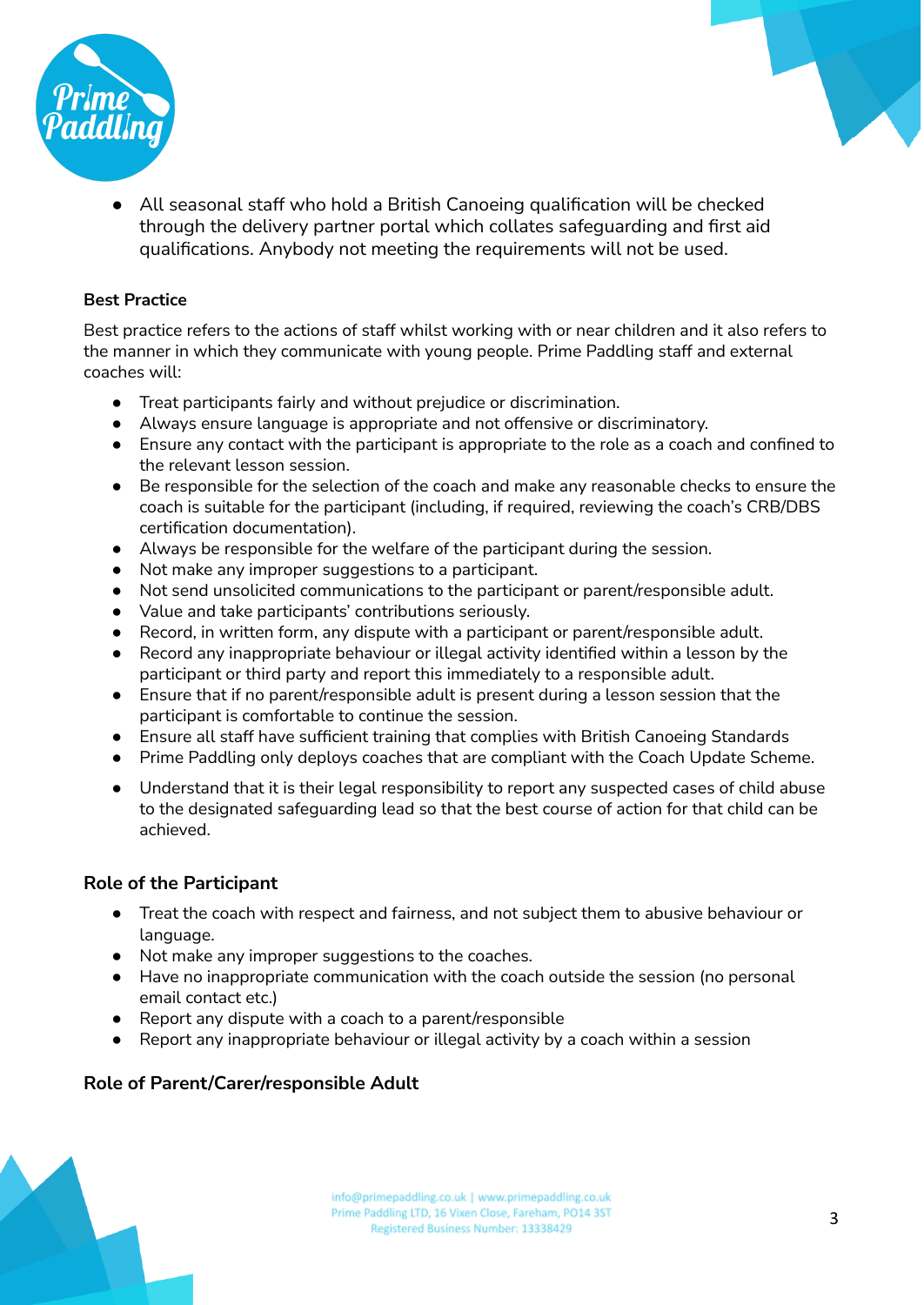



- Always be responsible for the physical environment of the pupil during the session ensuring it is safe and appropriate.
- If they consider it appropriate, be present or available during a coach session so any concerns encountered by the participant can be reported as soon as possible and ensure the participant and coach are behaving in an appropriate manner.
- Ensure that coaches will be treated with respect and fairness by the participant and will not be subjected to abusive behaviour or language.
- Ensure that no improper suggestions are made by either the coach or participant.
- Ensure the participant has no inappropriate communication with the coach outside the lesson session.
- Report any unsolicited communications between the coach and participant if appropriate.

## **Designated Safeguarding Lead**

It is the duty of everyone who works at Prime Paddling to ensure that children are provided with the highest level of care and protection when under our duty of care. As part of Prime Paddling's safeguarding policy, a Designated Safeguarding Lead is appointed to oversee the child protection and safeguarding provisions.

## **The Team**

The Designated Senior Person - Alex Merrifield

The DSP is supported by Prime Paddling's staff/coaches and has the overall view of the procedures and deputises the daily safeguarding responsibilities to the daily designated safeguarding lead.

Designated Safeguarding Leads

- Alex Merrifield
- Nathan Cole

## **The purpose of the DSL role**

The purpose of the Designated Safeguarding Lead for Child Protection is to:

- Ensure that child protection and safeguarding policies and procedures are correctly in place, all laid out clearly, and are accessible to all staff and the parent/guardian.
- Ensure that that all staff, children, and the parent/guardian are familiar with and understand all aspects of Prime Paddling's safeguarding provision.
- Ensure that the centre operates in line with, and staff are up to date with, all safequarding legislation and that information, support, and resources on the topic of child protection and safeguarding are readily accessible to all staff and the parent/guardian.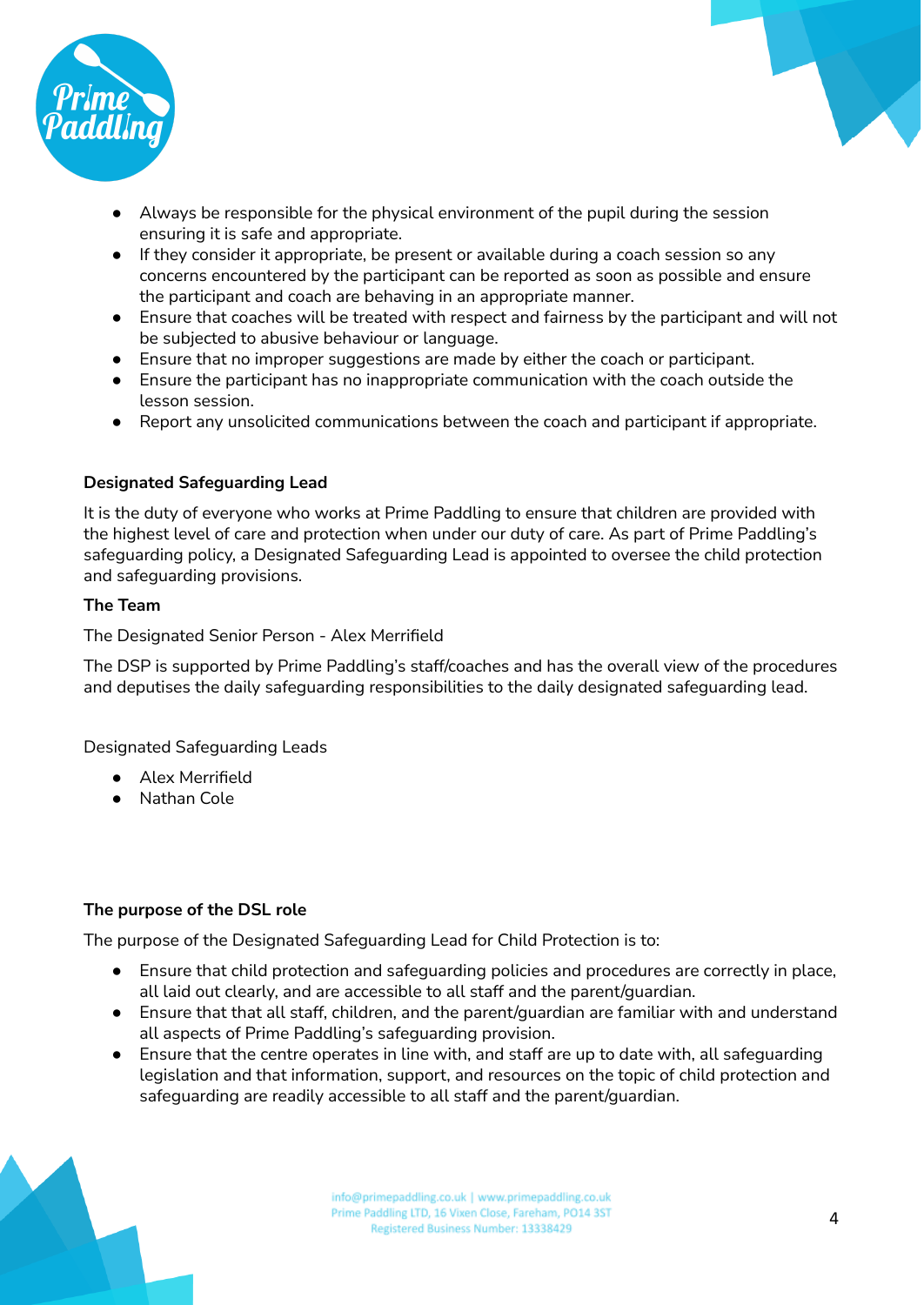

- Be a personal advisor to all staff, children and the parent/quardian and promote their role to ensure that everyone is aware of who they are and how to contact them.
- Be the first point of contact for any staff, children, or the parent/guardian who have concerns about a child's welfare.
- Refer concerns to the relevant external agencies as required by individual circumstances.
- Use their specialist skills and training in child protection to support the identification of possible abuse and decide on actions that need to be taken.
- Ensure that all staff are taking responsibility and following procedure for the safeguarding of the children in attendance.

#### **Safeguarding Processes**

Prime Paddling is fully committed to safeguarding and promoting the welfare of all children attending it's sessions and sets out the below policies to ensure this process.

The following national guidelines should also be read when reading the below:

- Prevent Duty
- Keeping Children Safe in Education
- Working Together to Safeguard Children

#### **Tackling extremism and radicalisation**

This policy is intended to provide a framework for dealing with issues relating to vulnerability, radicalisation and exposure to extreme views. Through implementation of this policy we hope to achieve the following:

- All staff will have an understanding of what radicalisation and extremism are and why there is the need to be vigilant during sessions.
- All staff will understand the policy for tackling extremism and radicalisation and will follow the policy guidance when issues arise.
- All children will understand the dangers of radicalisation and exposure to extremist views.
- All parent(s)/guardian(s) will know that the policies are in place to keep children safe from harm and that Prime Paddling regularly reviews its systems to ensure they are appropriate and effective

Radicalisation is defined as the act or process of making a person more radical or favouring extreme or fundamental changes in political, economic or social conditions, or institutions or habits of the mind.

Extremism is defined as the holding of extreme political or religious views.

There are a number of behaviours which may indicate a child is at risk of being radicalised or exposed to extreme views. These include: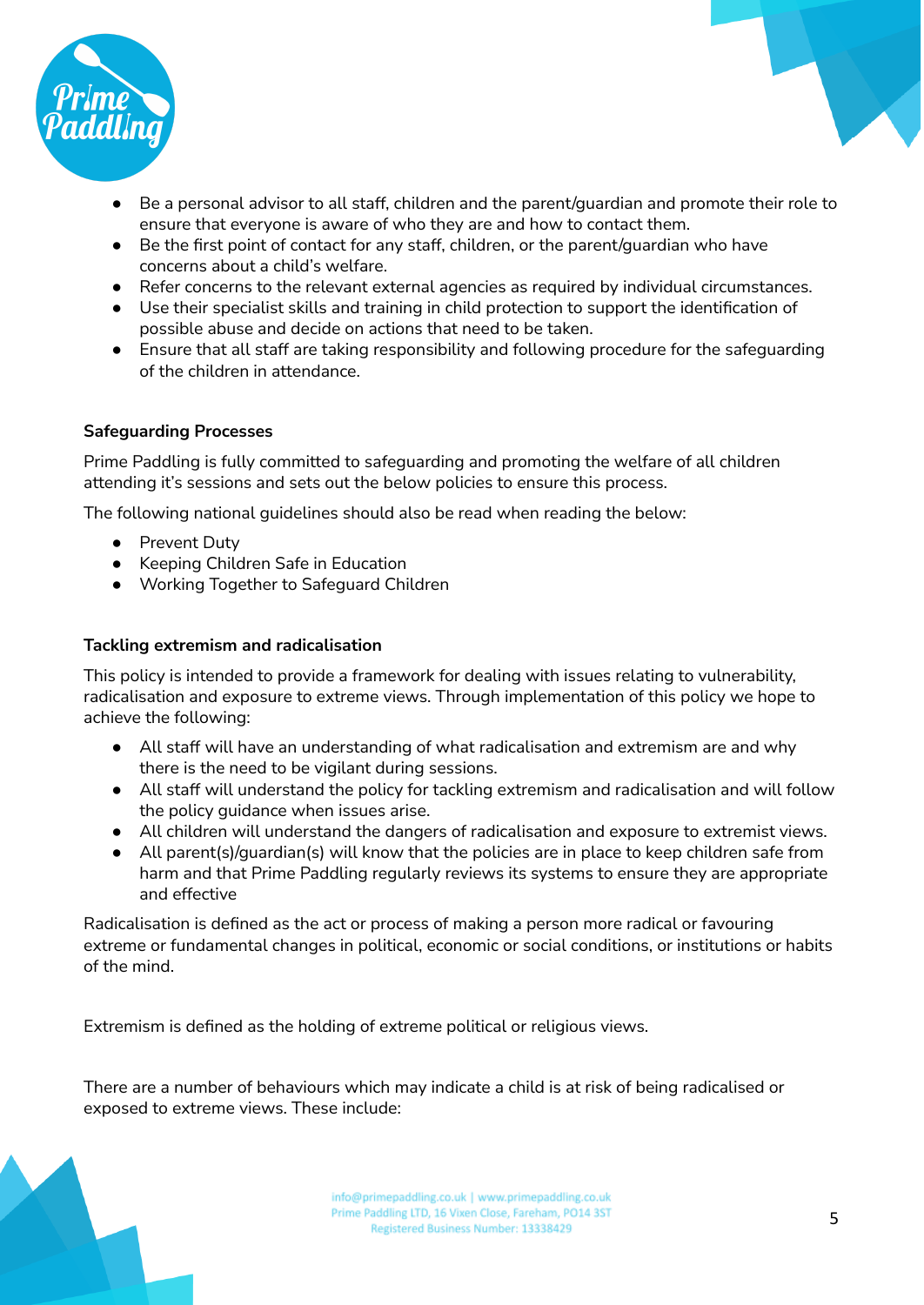

- Day-to-day behaviour becoming increasingly centred on an extremist ideology, group or cause.
- Loss of interest in other friends and activities not associated with the extremist ideology, group or cause.
- Changing their style of dress or personal appearance to accord with a particular extremist ideology, group or cause.
- Possession of materials or symbols associated with an extremist ideology, group or cause.
- Attempts to recruit others to the extremist ideology, group or cause.
- Communications with others that suggest identification with an extremist ideology, group or cause.
- Using insulting or derogatory names for another ideology, group or cause group.
- An increase in prejudice-related incidents committed by that person these may include:
	- Physical or verbal assault.
	- Provocative behaviour.
	- Damage to property.
	- Derogatory name calling.
	- Possession of prejudice-related materials.
	- Refusal to cooperate.
	- Condoning or supporting violence towards others.

It is important to be vigilant and remain fully informed about the issues which affect the local areas, cities and society in which Prime Paddling operates. Staff and coaches are reminded to suspend any 'professional disbelief' that instances of radicalisation 'could not happen here' and to be 'professionally inquisitive' where concerns arise, referring any concerns to the Designated Safeguarding Lead.

Early intervention is vital and staff must be aware of the established processes to refer concerns about an individual(s) and/or an extremist ideology(s), group(s) or cause(s). Prime Paddling staff must have the confidence to challenge, and to intervene, and ensure that strong safeguarding practices are based on the most up-to-date guidance and best practice. The DSL for Prime Paddling will discuss the most appropriate course of action on a case-by-case basis and will decide when a referral to external agencies is needed.

## **Child Sexual Exploitation Policy**

Child sexual exploitation is a form of child sexual abuse. It occurs where an individual or group takes advantage of an imbalance of power to coerce, manipulate or deceive a child or young person under the age of 18 into sexual activity (a) in exchange for something the victim needs or wants, and/or (b) for the financial advantage or increased status of the perpetrator or facilitator. The victim may have been sexually exploited even if the sexual activity appears consensual. Child sexual exploitation does not always involve physical contact: it can also occur through the use of technology.

● Children may be exploited by an individual, several individuals working as an organised group, or by a gang.

> info@primepaddling.co.uk | www.primepaddling.co.uk Prime Paddling LTD, 16 Vixen Close, Fareham, PO14 3ST Registered Business Number: 13338429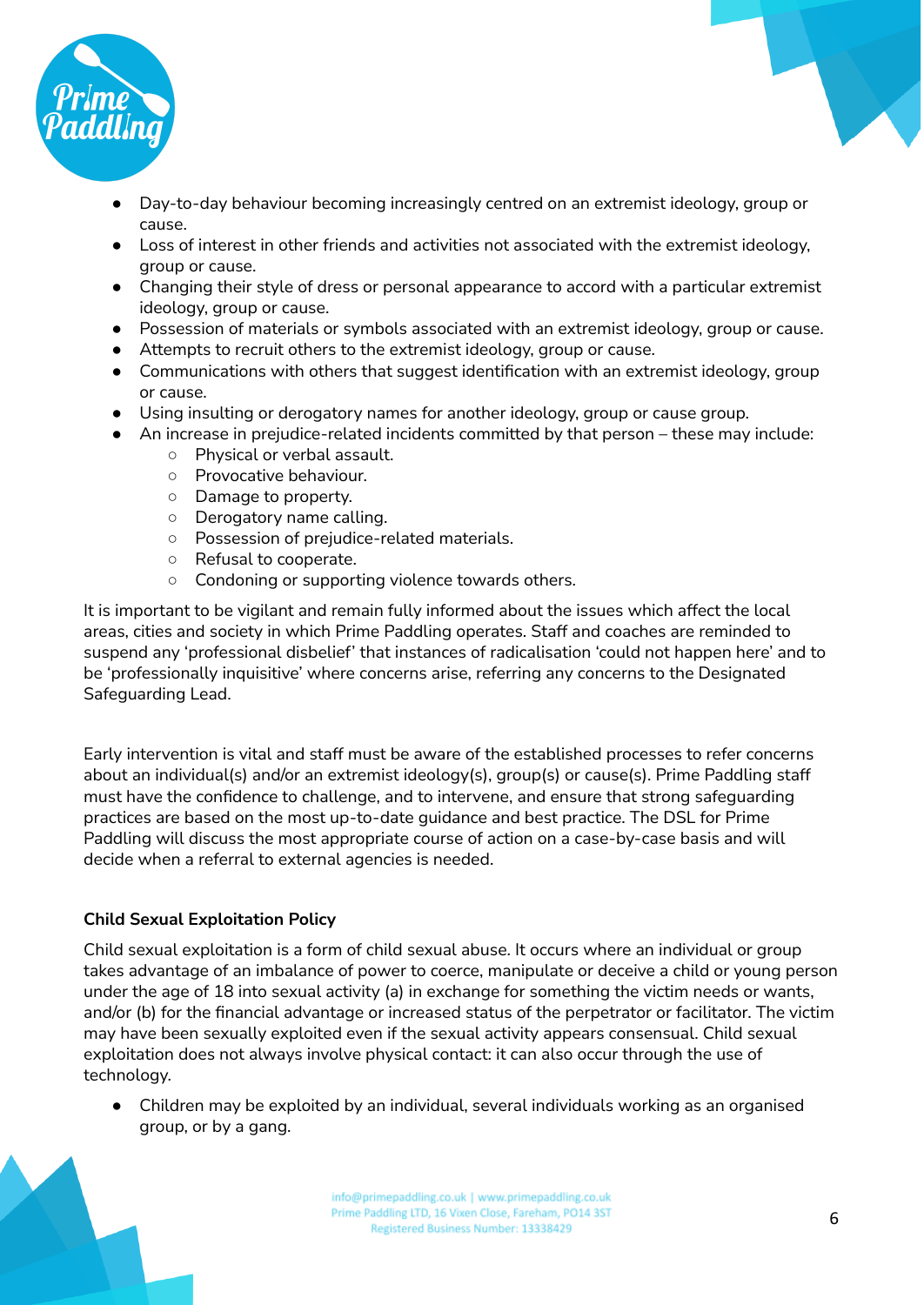

- Grooming is the process of 'preparing' a boy or girl for a sexual purpose. Grooming is often slow and subtle, continuing for several weeks or months and lulling the child into a false sense of security. It always involves manipulation and deceit.
- Two types of grooming are recognised: street grooming which occurs in the community, and online grooming using technology including the internet and mobile phones.

It can be difficult to identify children and young people who are at risk of sexual exploitation and attempts to explain the risks to the child may be met with derision and hostility. By the time the child realises the reality of the 'relationship' they may have been seriously sexually, physically and psychologically abused, threatened with the distribution of indecent photographs or videos of their abuse and warned that they will put themselves or their family in danger if they speak out. Unsurprisingly, the child will be unwilling to disclose their abuse, particularly to people in positions of authority such as teachers, social workers or police officers.

Prime Paddling's staff are in daily contact with children for short periods of time through sessions such as public tasters or for longer time frames within the holiday camp provision. Through this, they play an important role in keeping children safe and supporting them when things go wrong. To help keep children safe from sexual exploitation and grooming, Prime Paddling will:

- Raise staff awareness of sexual exploitation and grooming.
- $\bullet$  Help parent(s)/quardian(s) to understand the issue if a concern is raised.
- Promote healthy and safe relationships.

#### **Procedure for reporting**

Prime Paddling staff should report any concern about underage sexual activity to the Designated Safeguarding Lead who will decide on the most appropriate course of action.

Camp staff who are approached by a child wishing to discuss sexual matters must make it clear to the young person that they cannot guarantee confidentiality but will act in the young person's best interests.

#### **Female Genital Mutilation**

Female Genital Mutilation (FGM) comprises of all procedures involving partial or total removal of the external female genitalia or other injury to the female genitals whether for cultural or non-therapeutic reasons.

Prime Paddling takes proactive action to protect and prevent girls from being forced to undertake FGM by:

- Having a robust attendance policy that identifies any unexplained absences,
- Giving FGM training to the Designates Safeguarding team with disseminated training for all staff.

Indications that a child is at risk of FGM

The family comes from a community that is known to practice FGM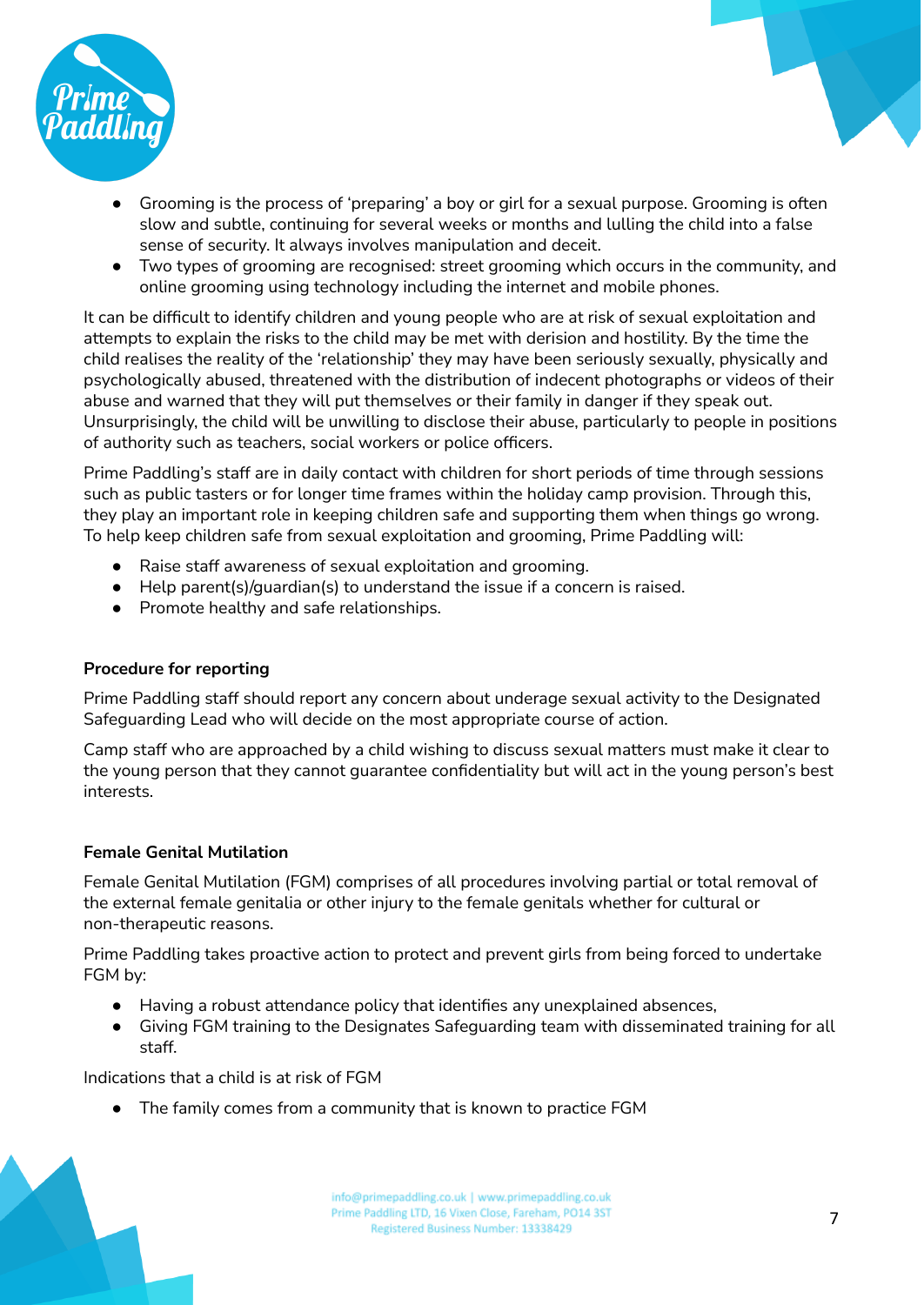



- A child might express anxiety about a special ceremony
- In conversation a child might talk about FGM
- The child might talk about anxieties about upcoming holidays to their country of origin.

If a staff member suspects that a child is a victim of FGM it is their responsibility to raise the concern with the Designated Safeguarding Lead who will provide advice.

All interventions should be accurately recorded and any referrals are to follow the local authority's safeguarding procedure.

#### **Self-Harm Policy**

Self-harm is any behaviour where the intent is to deliberately cause harm to one's own body for

example:

- Cutting, scratching, scraping or picking skin
- Swallowing inedible objects
- Taking an overdose of prescription or non-prescription drugs
- Swallowing hazardous materials or substances
- Burning or scalding
- Hair-pulling
- Banging or hitting the head or other parts of the body

#### **Risk Factors**

Several factors can contribute to making a child vulnerable to self-harm: individual factors such as:

- Depression / anxiety
- Poor communication skills
- Low self-esteem
- Poor problem-solving skills
- Hopelessness
- Impulsiveness
- Drug or alcohol abuse Family factor:
- Unreasonable expectations
- Neglect or physical, sexual or emotional abuse
- Poor parental relationships and arguments
- Depression, self-harm or suicide in the family and social factors, such as:
- Difficulty in making relationships / loneliness
- Being bullied or rejected by peers

Prime Paddling staff may become aware of warning signs which indicate a child is experiencing difficulties that may lead to thoughts of self-harm or suicide. These warning signs should always be taken seriously and staff observing any of these warning signs should seek further advice from one of the designated safeguarding team.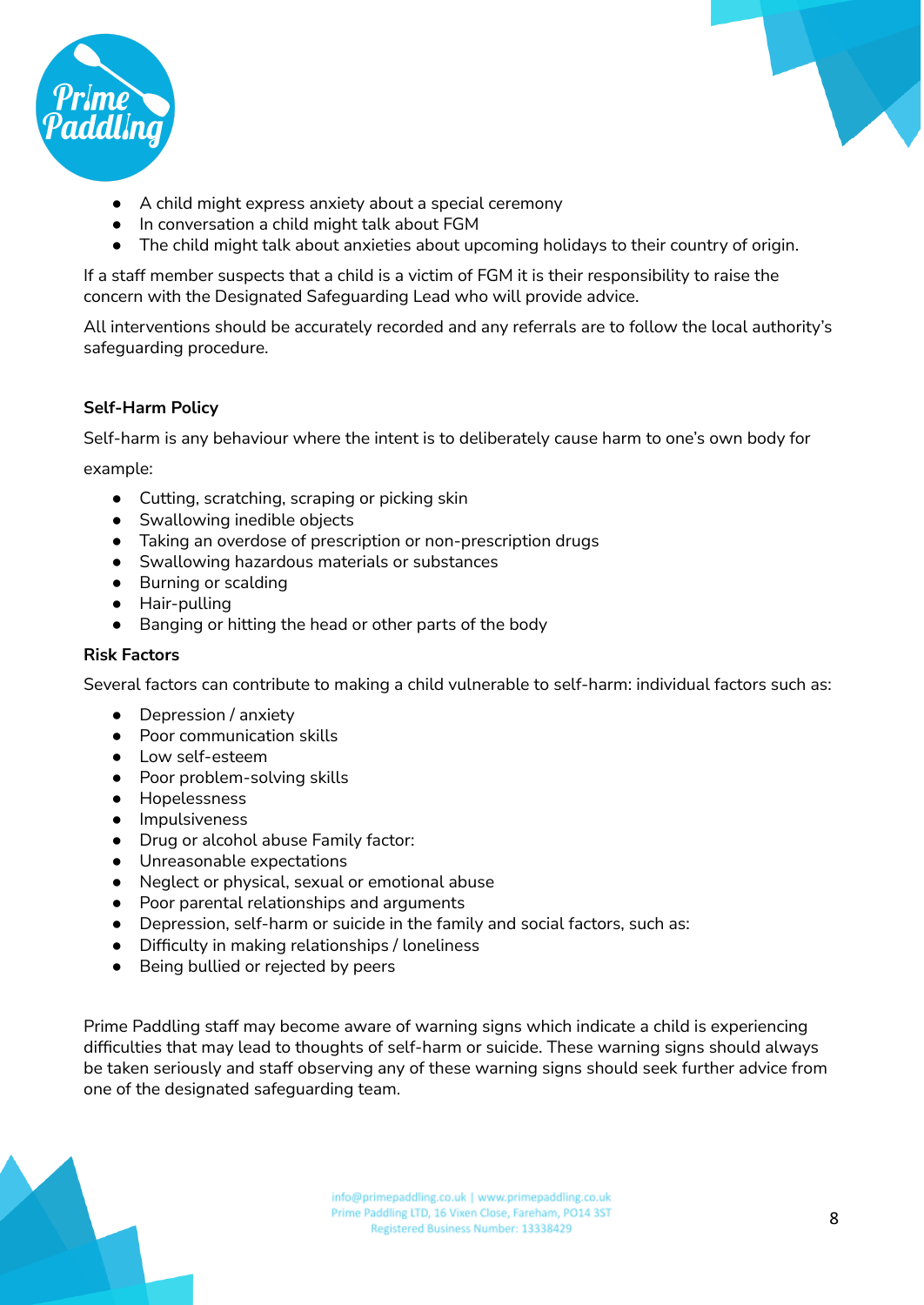



Possible warning signs include:

- Changes in eating / sleeping habits (e.g. children may appear overly tired if not sleeping well)
- Increased isolation from friends or family, becoming socially withdrawn
- Changes in activity and mood e.g. more aggressive or introverted than usual
- Lowering of academic achievement
- Talking or joking about self-harm or suicide
- Abusing drugs or alcohol
- Expressing feelings of failure, uselessness or loss of hope
- Changes in clothing

Any member of staff who is aware of a child engaging in, or suspected to be at risk of engaging in, self-harm should consult one of the designated safeguarding team.

Following the report, the designated safeguarding team member will decide on the appropriate course of action.

This may include:

- Contacting parents / carers
- Arranging professional assistance e.g. doctor, nurse, social services
- Immediately removing the children from activities if their remaining on camp is likely to cause further distress to themselves or their peers
- In the case of an acutely distressed child, the immediate safety of the child is paramount and an adult should remain with the child at all times.
- If a child has self-harmed whilst attending Prime Paddling a first aider should be called for immediate help.

If staff are aware of a child self-harming or a child on camp has spoken about self-harming, even if it is regarding a sibling, friend or parent, It is important to encourage the child to talk. They must be reassured that they are not in trouble; friends can worry about betraying confidences so they need to know that self- harm can be very dangerous and that by seeking help and advice for a friend they are taking responsible action and being a good friend. They should also be aware that their friend will be treated in a caring and supportive manner.

The peer group of a young person who self-harms may value the opportunity to talk to a member of staff either individually or in a small group. Any member of staff wishing for further advice on this should consult one of the Prime Paddling designated safeguarding team.

All coaches within Prime Paddling have a responsibility to familiarise themselves with the Safeguarding Policy and the policy will be available for all participants on request.